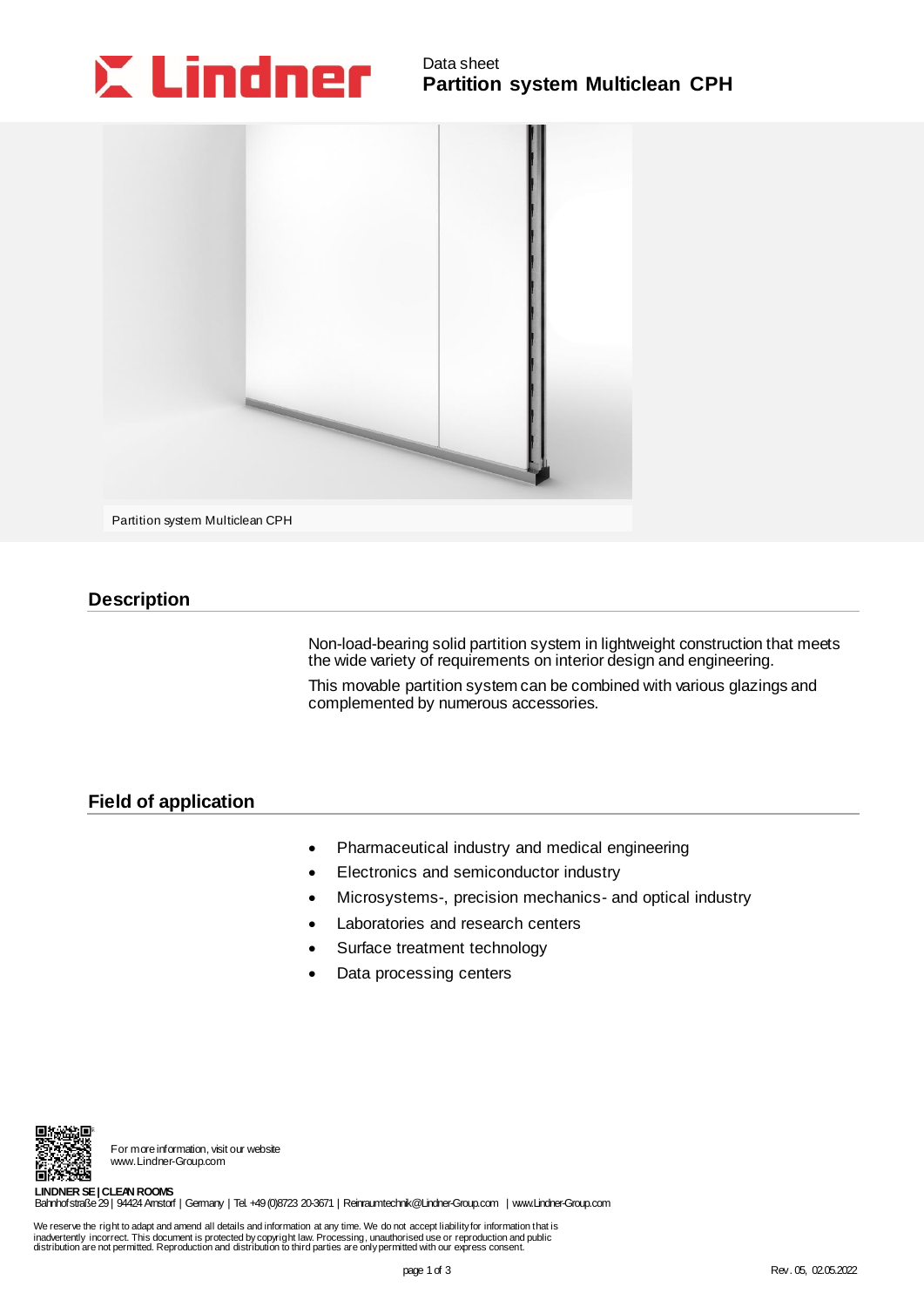

# **System description** en **System description**

| <b>Substructure</b>    | The substructure consists of galvanized or coated<br>folded steel profiles.                                                                                                                                                                                                                                                                                                                                                                                                                                                                                                                         |
|------------------------|-----------------------------------------------------------------------------------------------------------------------------------------------------------------------------------------------------------------------------------------------------------------------------------------------------------------------------------------------------------------------------------------------------------------------------------------------------------------------------------------------------------------------------------------------------------------------------------------------------|
| Metal - panelling      | Shell construction with hook-on system<br>Metal shell: 13 mm<br>Grinded and brushed stainless steel<br>$\Omega$<br>(duplo-grinding)<br>Grinded stainless steel<br>$\cap$<br>Coil-coating (duplex)<br>$\circ$<br>Color: RAI 9010<br>$\circ$ Pow der coating acc. to RAL or NCS<br>Inlay and building material class<br>Panelling system in composite with finished surface<br>acc. to FN 13501<br>plasterboard B-s1,d0 (B1)<br>$\bullet$<br>plasterboard A2-s1,d0 (A2)<br>$\bullet$<br>c-profiles $A2-s1, d0 (A2)$<br>$\bullet$<br>aluminium honeycomb and rear shell<br>$\bullet$<br>$A2-s1,d0(A2)$ |
| Joints and connections | The element joints are sealed with cleanroom suitable<br>material or with synthetic profiles.<br>Floor, ceiling and wall connections according to the<br>requirements.                                                                                                                                                                                                                                                                                                                                                                                                                              |



## **Technical data**

| <b>Partition thickness</b>               | 80 mm                                                                                               |
|------------------------------------------|-----------------------------------------------------------------------------------------------------|
| Axial grid                               | 1200 mm (standard)                                                                                  |
| <b>Partition height</b>                  | up to 4.000 mm (depending on installation area $^{1)}$ )<br>up to max. 5.000 mm (customized design) |
| System weight                            | 38 - 42 kg/m <sup>2</sup>                                                                           |
| Sound insulation                         | Rw up to 52 dB acc. to DIN EN ISO 140-03<br>(depending on design)                                   |
| <b>Fire protection</b><br>classification | F <sub>0</sub>                                                                                      |
| Joint width                              | 4 mm (Standard)                                                                                     |

 $1)$  installation area acc. to statics (installation area 1 or 2)



For more information, visit our website www.Lindner-Group.com

**LINDNER SE | CLEAN ROOMS** Bahnhofstraße 29 | 94424 Arnstorf | Germany | Tel. +49 (0)8723 20-3671 | [Reinraumtechnik@Lindner-Group.com](mailto:Reinraumtechnik@Lindner-Group.com) | [www.Lindner-Group.com](http://www.lindner-group.com/)

We reserve the right to adapt and amend all details and information at any time. We do not accept liabilityfor information that is<br>inadvertently incorrect. This document is protected by copyright law. Processing, unauthori